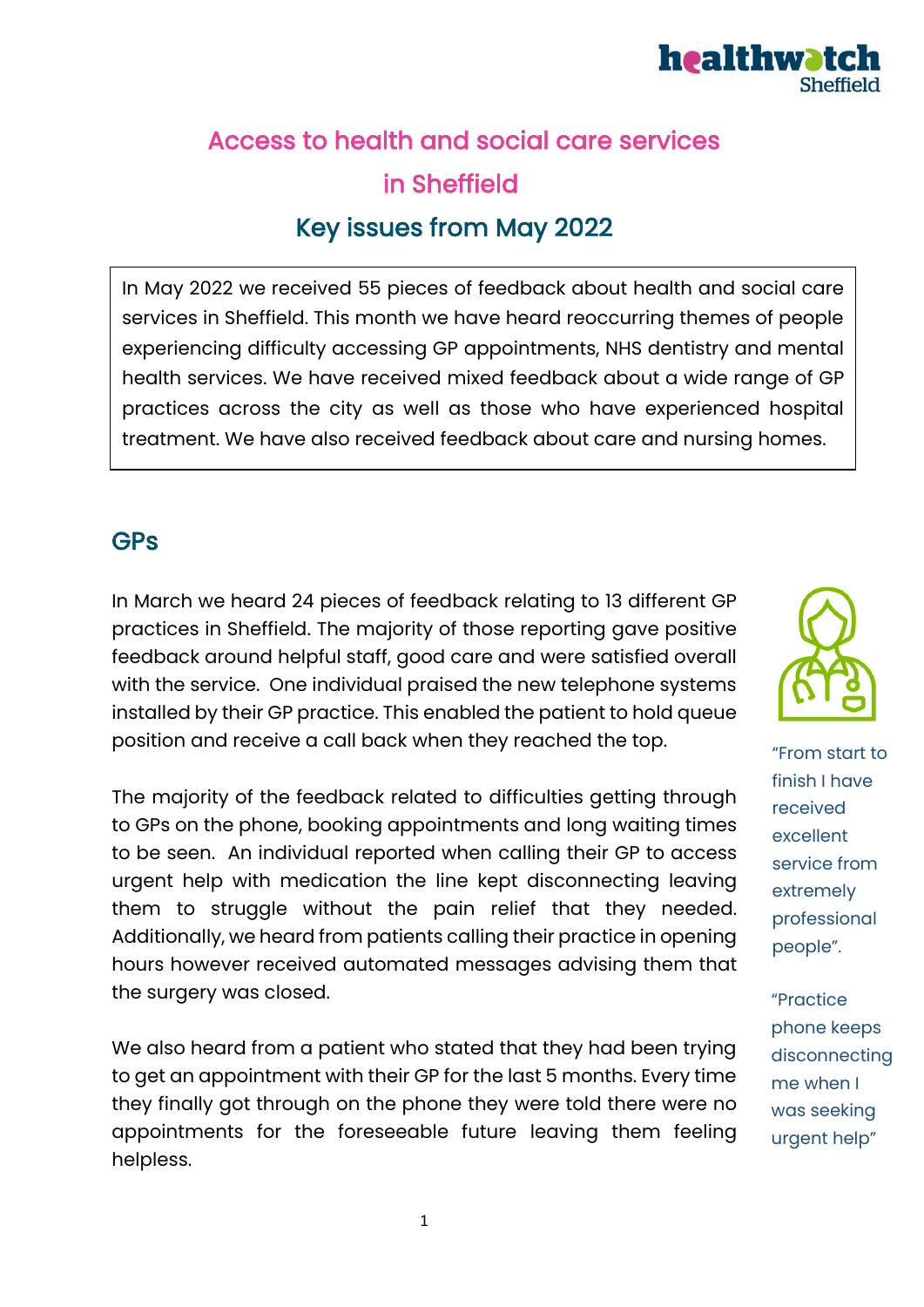# Hospitals and ambulance service

In April we heard from 7 people's experiences of hospital services. Largely, people who had visited hospital were positive about their experiences, describing helpful and friendly staff who were excellent at their jobs. Furthermore, an individual praised the South Yorkshire Ambulance Service. The team attended a home emergency and promptly adapted their communication style to meet individual need and ensured clear communication with the patient was provided throughout.

We did hear concerns about hospital appointments being cancelled. One person received communication stating their appointment had been cancelled but upon reading the letter felt it implied that they had cancelled the appointment themselves when this wasn't the case.

#### **Dentists**

This month the theme continued around people struggling to access NHS dentistry. We continue to hear from many people struggling to access routine and urgent treatment, unfortunately waiting lists still remain to be a long process. We continue to advise people if they are experiencing pain, ask to be triaged by any local dentist or alternatively phone NHS 111.

We continue to raise issues accessing dentistry at a regional level, and continue to support Healthwatch England's national campaign to#fixNHSdentistry. We believe that contract reform and meaningful, sustained funding is urgently required to get people the care they need.

### Mental Health Services

One individual praised a member of the Single Point Access Team stating "I don't know if I just fell lucky for a change when I had to phone up the out of hours team but I had the most amazing person who I was talking to. They were so understanding and they listened to what I had to say".

#### "Without exception you were truly professional in every aspect of my care. What would we do without you".





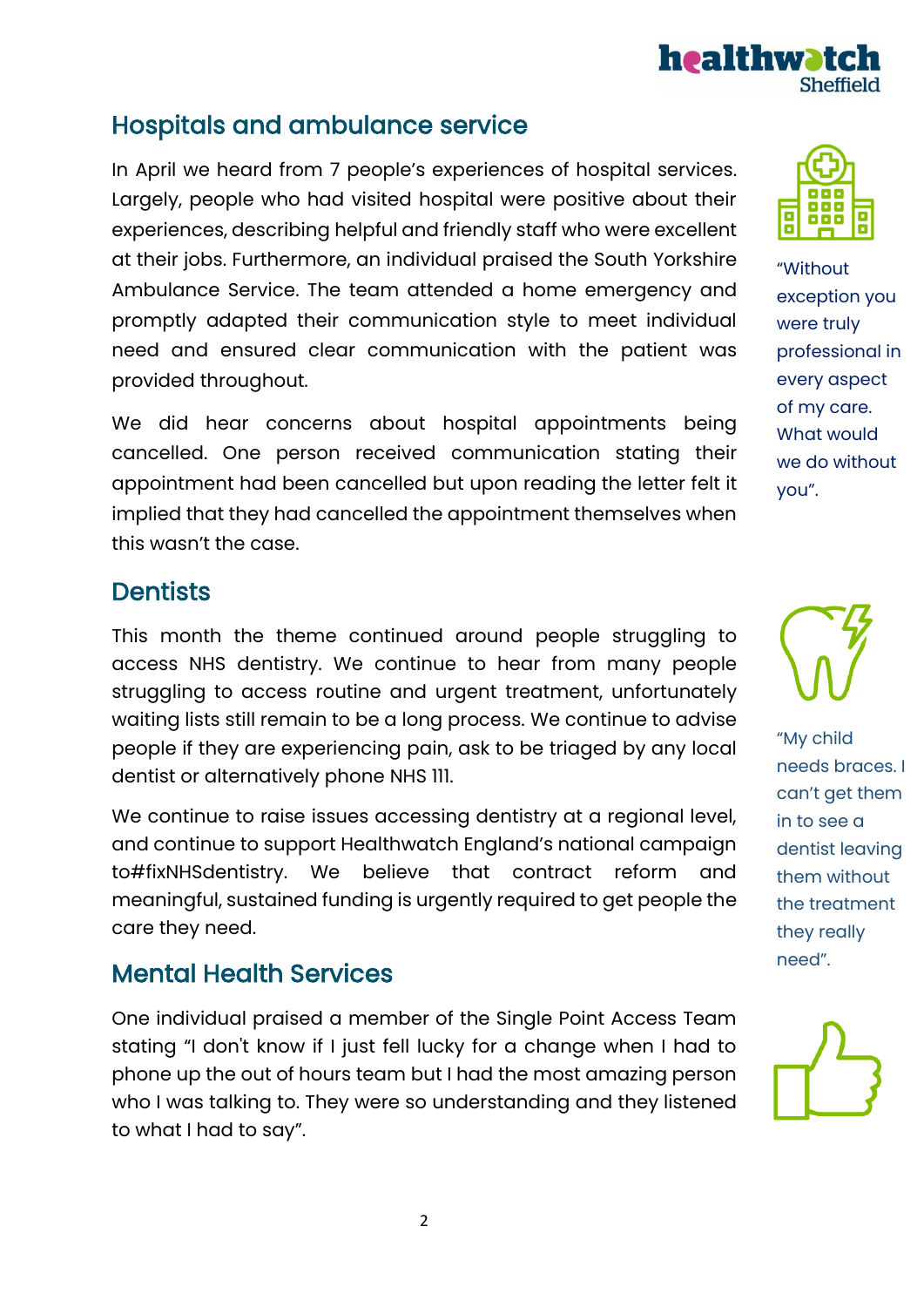We have continued to hear from people experiencing difficulties accessing NHS mental health services with long waiting times being a major theme.

## Inpatient wards (Mental Health)

We have also heard that when relatives have attempted to contact mental health wards, some calls were going unanswered leaving them unable to speak to staff. Additionally, reports were made that phonelines were not working properly and staff were not calling individuals when they were advised they would receive a call back. Patients have reported problems trying to access a mobile phone signal on some of the wards and WIFI signal was described as being poor in some establishments.

Other themes included prominent staff shortages leading to medication and support delays and a shortage of interpreters leaving some people unaware of their rights. Lack of continuity of care was conveyed as patients were having to communicate with different staff members. Furthermore, feedback was given that some staff members had a lack of understanding of the legislation involved with the Mental Capacity Act 2005 meaning individual rights were being withheld.

## Care and Nursing Homes

We have heard mixed reviews about older peoples care and nursing homes. Some praised the homes stating that the staff cared and looked after the residents well. A number of people have expressed concerns around difficulties trying to speak with staff on the telephone and prominent cases of staff shortages. Concerns were also raised in relation to resident trips out of the home not being offered in some establishments despite the fact that Covid 19 restrictions have been lifted and people were asking to go out.







3